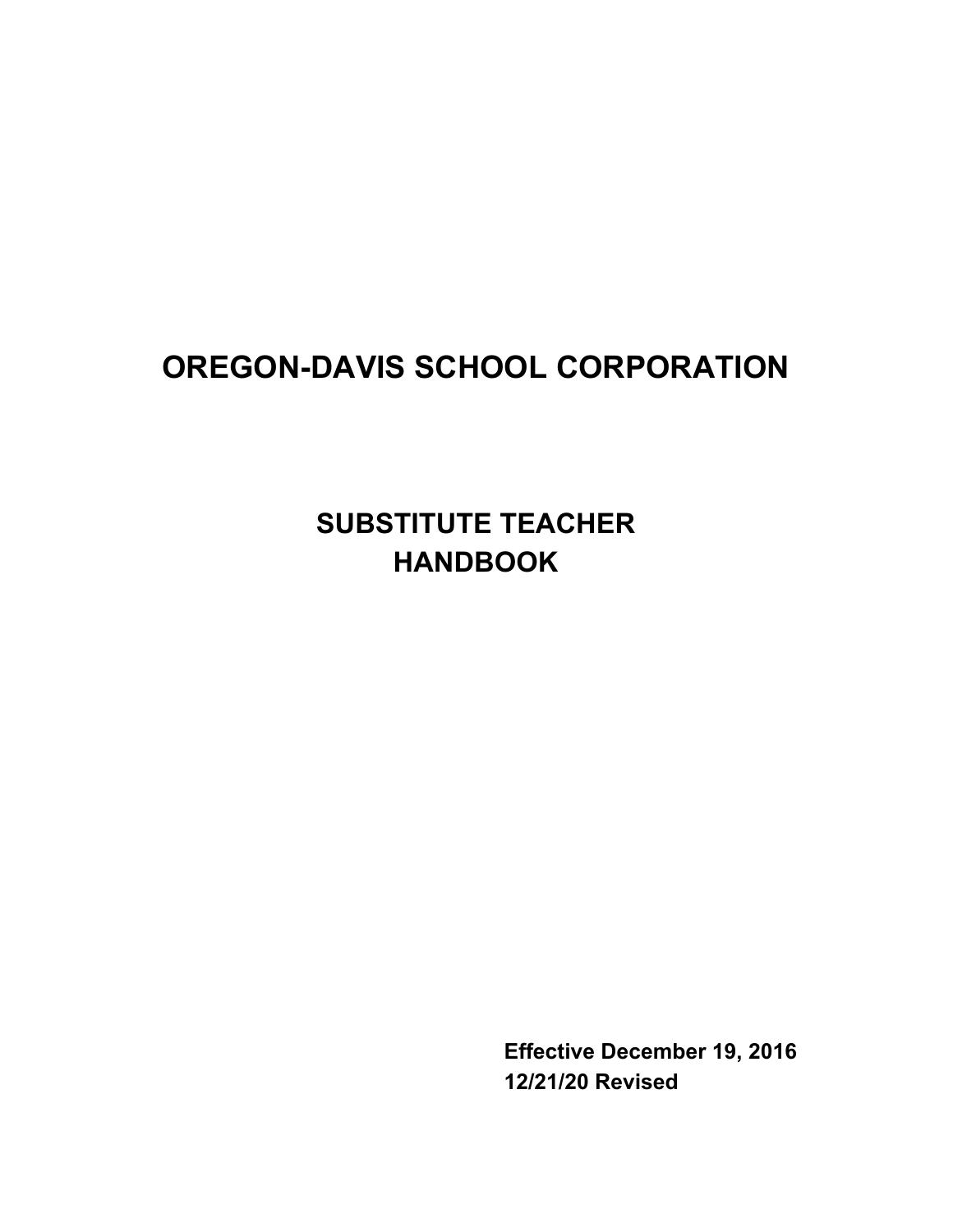## **SCHOOL DIRECTORY INFORMATION**

#### **OREGON-DAVIS ELEMENTARY SCHOOL**

5860 North 750 East Hamlet, IN 46532 Telephone: 574-867-2711 Fax: 574-867-2721 Mr. William Bennett, Principal Ms. Heather Quinn, Dean of Students Mrs. Dawn Hayes, Administrative Assistant

#### **OREGON-DAVIS JR/SR HIGH SCHOOL**

5990 North 750 East Hamlet, IN 46532 Telephone: 574-867-4561 Fax: 574-867-2481 Mrs. Bettie Awald, Principal Athletic Director, Jerry Miller Mrs.Sonia Hensely, Guidance Counselor Mrs. Jami McDaniel, Administrative Assistant

#### **OFFICE OF THE SUPERINTENDENT**

5998 North 750 East Hamlet, IN 46532 Telephone: 574-867-2111 Fax: 574-867-8191 Mr. William Bennett, Superintendent Mrs. Nicole Salazar, Treasurer Mrs. Brenda Miller, Assistant Treasurer Mrs. Julie McLiver, Administrative Assistant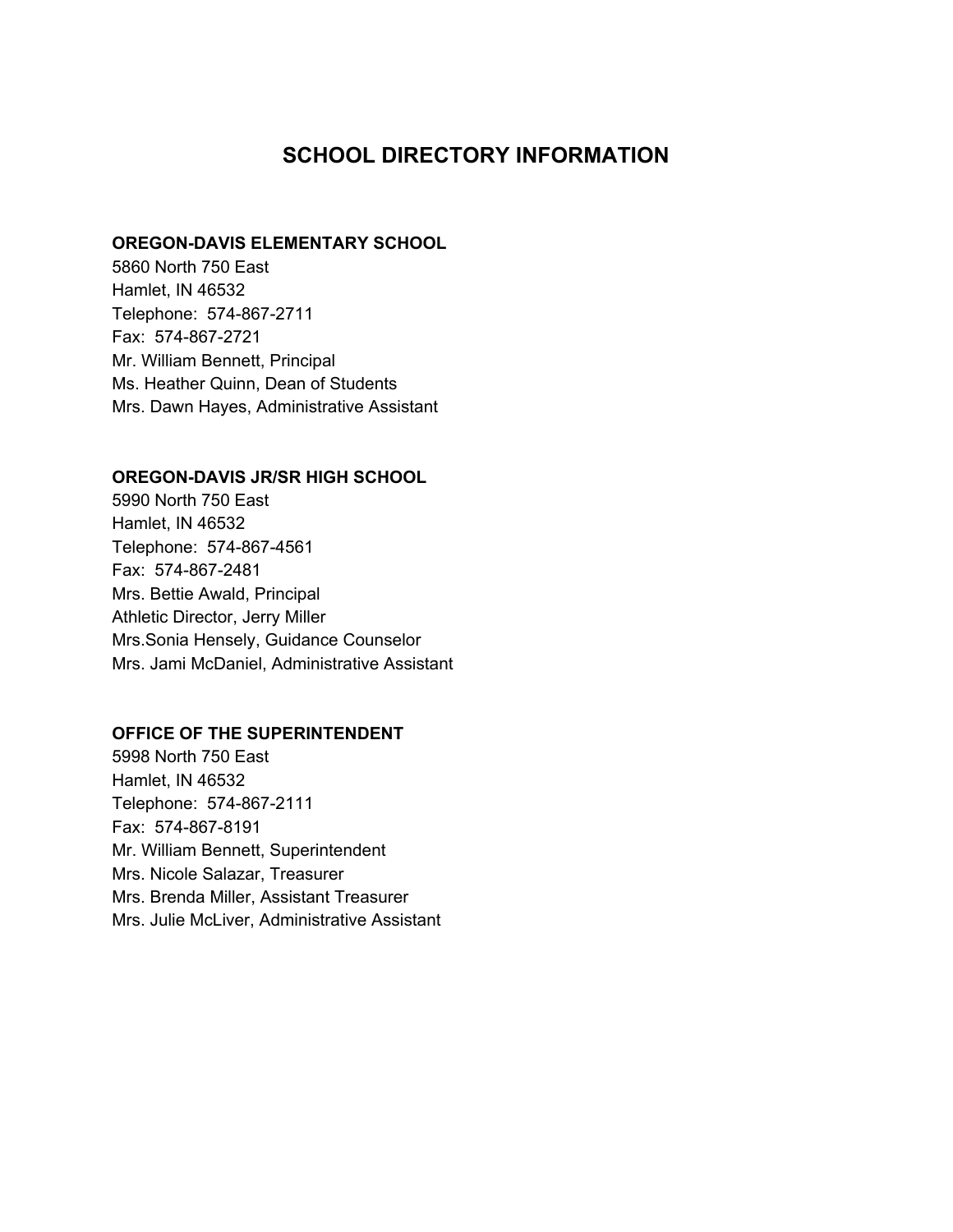#### **GENERAL INFORMATION**

## **Thank you for your interest in substitute teaching in the Oregon-Davis School Corporation. Substitute teaching is an excellent way to learn about our schools while serving our students in a positive way.**

#### **We hope you have a positive and successful experience!**

After you have completed the required paperwork and met with the Superintendent, Mr. Bennett,you will be added to the Substitute Teacher List. When an assignment arises, the substitute coordinator will call substitutes from the Substitute Teacher List.

## **Any former Oregon-Davis School Corporation students must be 22 years old in order to substitute.**

#### **VALID INDIANA TEACHER OR SUBSTITUTE LICENSE**

As an approved substitute teacher, it is your responsibility to be sure your Indiana Teacher License or Indiana Substitute Teacher Permit remains active and valid. License or certificate must be on file at the Superintendent's Office. If it expires, you are responsible to renew your license or permit to remain active in our system.

#### **EXPANDED CRIMINAL BACKGROUND CHECK**

An expanded criminal background check is required to substitute in the Oregon-Davis School Corporation. The background check can be accessed online at www.odschools.org. The cost is \$34.80, using a debit or credit card (listed as Expanded Criminal History (IN) Certified). If the candidate does not have computer access, a request authorization must be completed and payment in cash brought into the Administration Office. Once the expanded criminal background check results are received and there is nothing that warrants Oregon-Davis School Corporation from allowing you to work, you will be added to our substitute teacher list upon approval of the Superintendent.

#### **RESIGNATION**

If you are unable to continue employment as a substitute teacher, a written and signed resignation to the Superintendent's Office is required.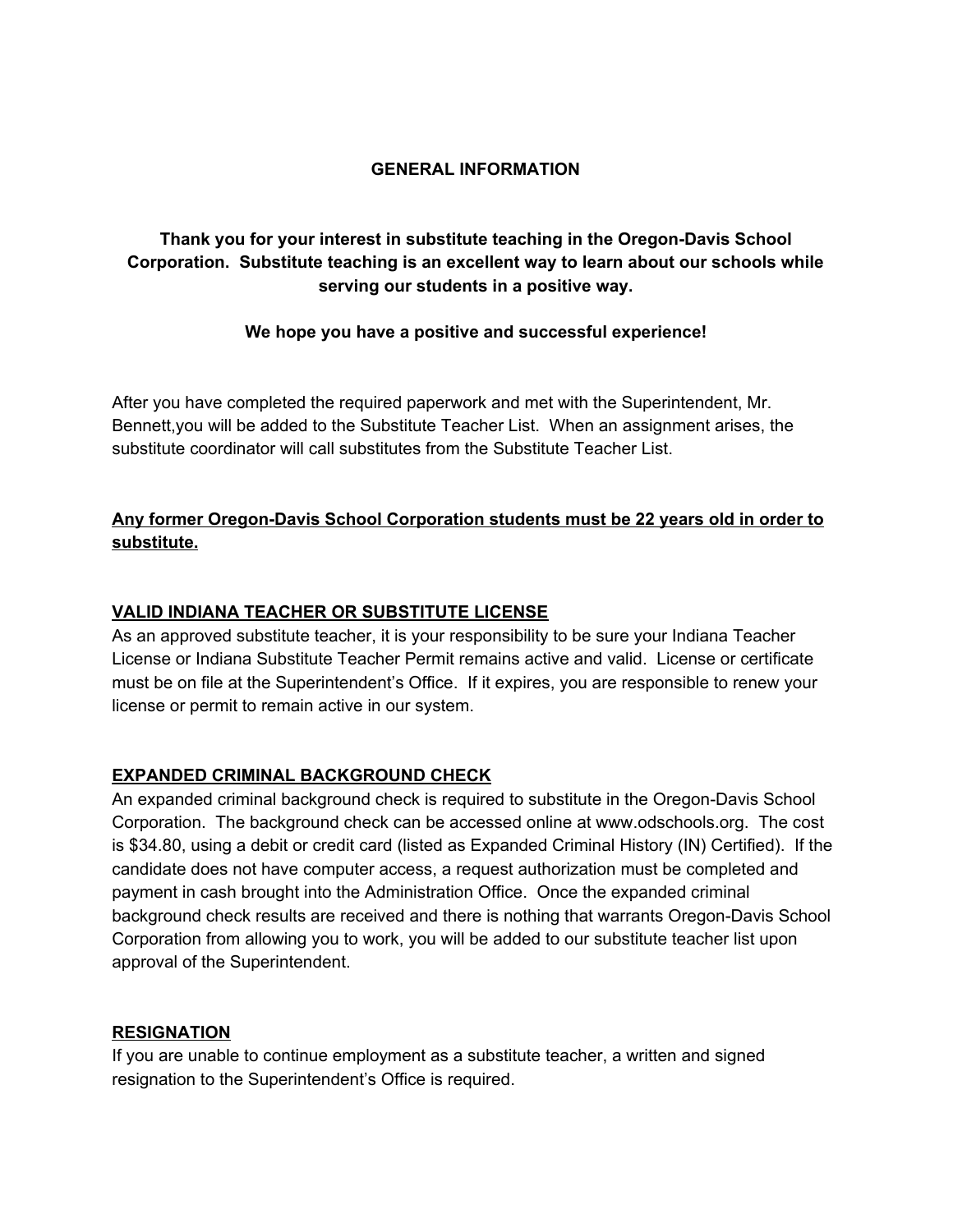#### **SCHOOL HOURS**

Substitutes should plan to arrive 15 minutes before the student day begins. All substitute teachers will work the following hours:

## **FULL DAY: 7:05 AM - 2:35 PM HALF DAY: 7:05 AM - 10:50 AM OR 10:40 AM - 2:35 PM**

| <b>SCHOOL</b> | <b>STUDENT HOURS</b> | <b>FRIDAY EARLY RELEASE</b> |  |
|---------------|----------------------|-----------------------------|--|
| Jr/Sr High    | 7:20 am-2:34 pm      | $2:05$ pm                   |  |
| Elementary    | 7:20 am-2:25 pm      | $1:50$ pm                   |  |

#### **LENGTH OF ASSIGNMENT**

As a substitute teacher, assignments are one (1) full day or a half  $(\frac{1}{2})$  day. Please arrive at the expected time and know the name of the absent teacher you are assigned to substitute for.

As a substitute, you are subject to the same rules and regulations as Oregon-Davis teachers. You should become familiar with the policies applicable to a given school or assignment.

#### **PROFESSIONAL DRESS**

Dress in a professional, appropriate manner for every assignment. Observe all building expectations for appropriate dress. All of the buildings are air conditioned and heated, so dress accordingly.

#### **CELL PHONES**

Personal cell phones are allowed as long as they are silenced and not used during class time. As a substitute teacher, personal or prep time is the only time cell phones can be accessed.

#### **SMOKE FREE CAMPUS**

The Board recognizes that the use of tobacco presents a health hazard that can have serious consequences for the user and the non-user and is, therefore, of concern to the Board. For purposes of this policy, "use of tobacco" shall mean all uses of tobacco, including a cigar, cigarette, pipe, snuff, or any other matter or substance that contains tobacco, as well as electronic, "vapor," or other substitute forms of cigarettes.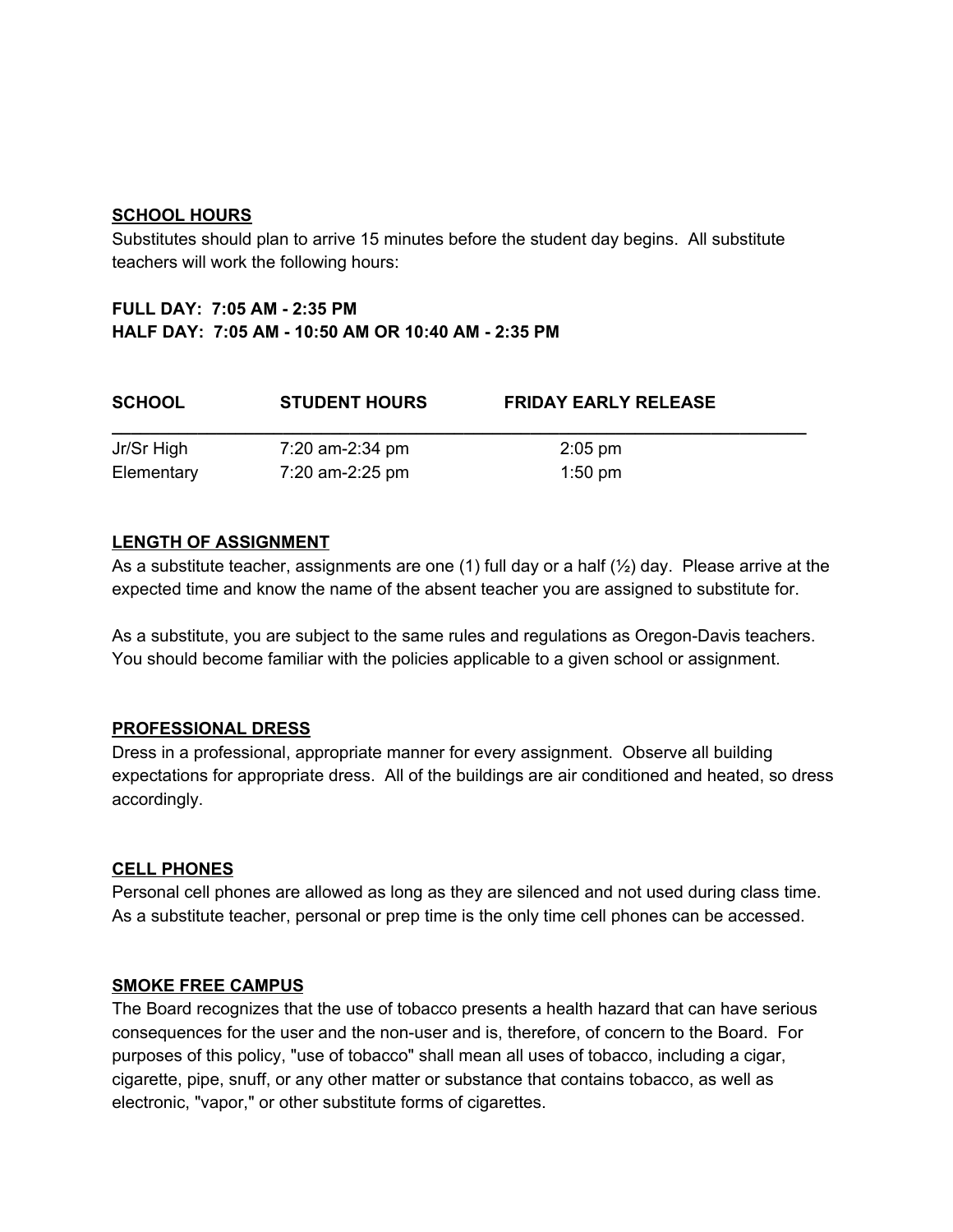In order to protect students and staff from the adverse impact of tobacco smoke on indoor air quality and encourage students to not use tobacco in any form, the Board prohibits the use of tobacco within any facility owned or leased or contracted for by the Board.

The Board also prohibits the use of tobacco anywhere on the campus of any facility owned or leased or contracted for by the Board, including, but not limited to, practice fields, playgrounds, football fields, baseball fields, softball fields, pool areas, soccer fields, tennis courts, and all open areas and will remain in effect at all times. Furthermore, the Board prohibits the use of tobacco in all vehicles owned or operated by the Board, including, but not limited to, school buses, special purpose buses, vans, trucks, and cars.

The Superintendent and Building Principals shall ask an individual who is smoking in violation of this policy to refrain from smoking and cause to be removed from Corporation property an individual who is smoking in violation of this policy and fails to refrain from smoking after being asked to refrain from smoking.

#### **LUNCH**

As a substitute teacher, you will receive an unpaid lunch period, if you are subbing a full day. Depending on the schedule, you may receive an unpaid lunch period, if you are subbing a  $\frac{1}{2}$ day. All schools have a refrigerator and microwave, if you choose to bring your lunch. A lunch can be purchased from the cafeteria for \$3.25. Do not leave the building during your lunch period.

#### **COMPENSATION**

As a substitute teacher, you will be compensated as follows:

- Valid Indiana Teaching License or 4-year degree with Valid Substitute Teaching Permit \$70 per full day \$35 per half day
- Associate Degree with Valid Substitute Teaching Permit \$65 per full day \$32.50 per half day
- High School Diploma with Valid Substitute Teaching Permit \$60 per full day \$30 per half day

**Extended Assignments:** If you are contracted to work as a substitute teacher in the same teaching position assignment beyond fifteen (15) full consecutive days and you hold a valid Indiana Teaching License, you will be compensated at a daily rate as determined by the Oregon-Davis School Corporation's teachers' salary schedule and the Oregon-Davis Education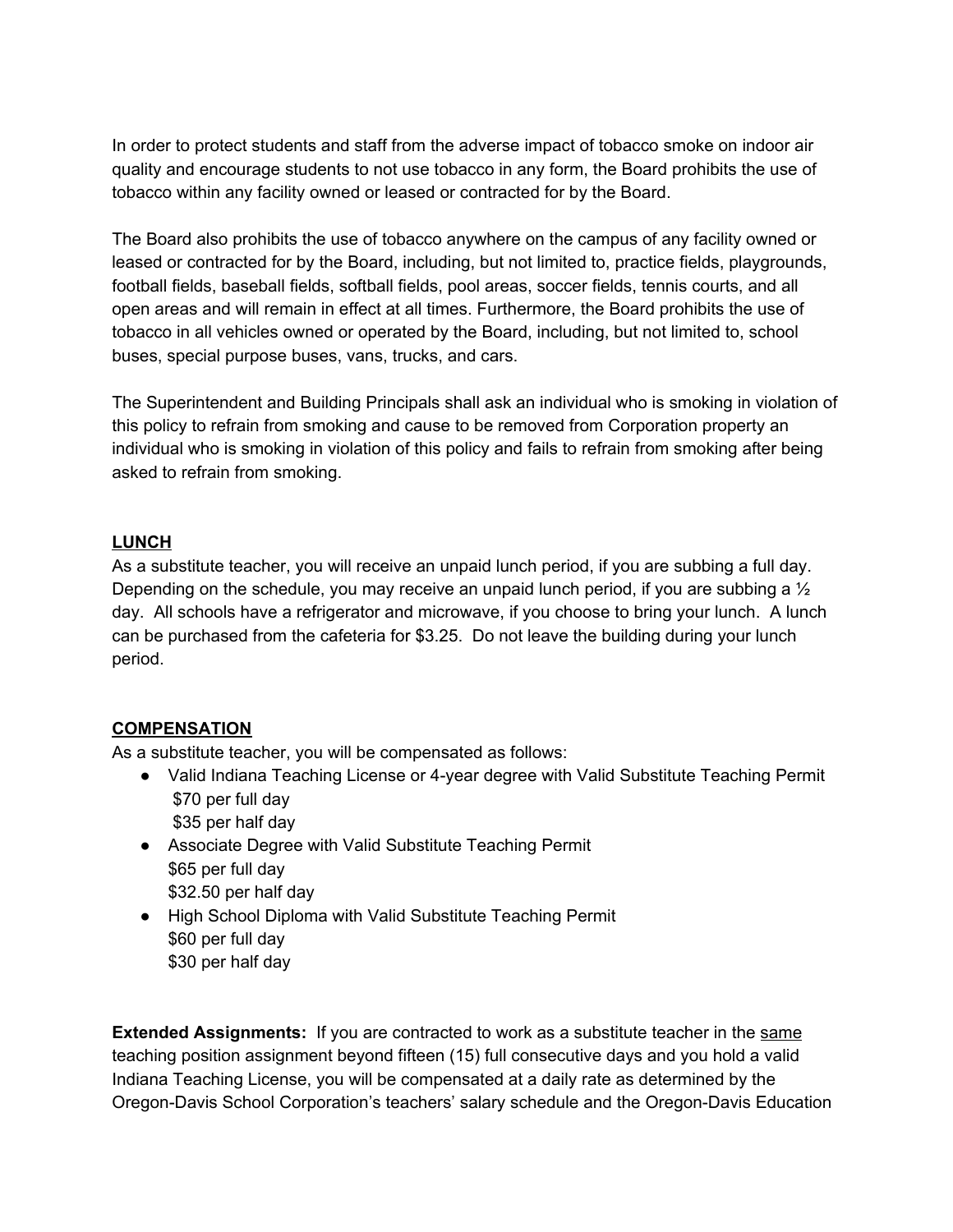Association. The daily rate will be paid on the sixteenth (16th) day and for continuous days during the duration of that specific assignment. Upon the completion of such continuous assignment, you will revert to a regular substitute status and will again be paid at the regular pay schedule for substitute teachers as listed above.

**Support Staff Substitutes:** If you accept an assignment to substitute for a support staff position, the rate of pay for Instructional Assistant is \$9.50 per hour.

#### **PAY SCHEDULE**

Substitute teachers are paid for the number of days indicated on the reports turned in by the principals to the Superintendent's Office. Support staff are paid by the number of hours worked and will need to complete a timesheet (available in the office of each school building). The timesheet will need to be approved by the building principal or designee and sent to the Superintendent's Office. Payroll information is sent to the bank/credit union by wire transfer based on the required Direct Deposit Authorization.

## **REQUIRED COMPLETED FORMS**

The following forms must be completed and returned to the Superintendent's Office before you can accept an assignment:

- Completed Application
- W-4 and WH-4 (Federal and State Withholding Allowance)
- Direct Deposit Authorization with Voided Check Attached
- Expanded Background Check and Payment of \$34.80
- Form I-9
- Signed Acknowledgement of Receipt and Reading of Substitute Employee Handbook
- Copy of License or Permit (if applicable)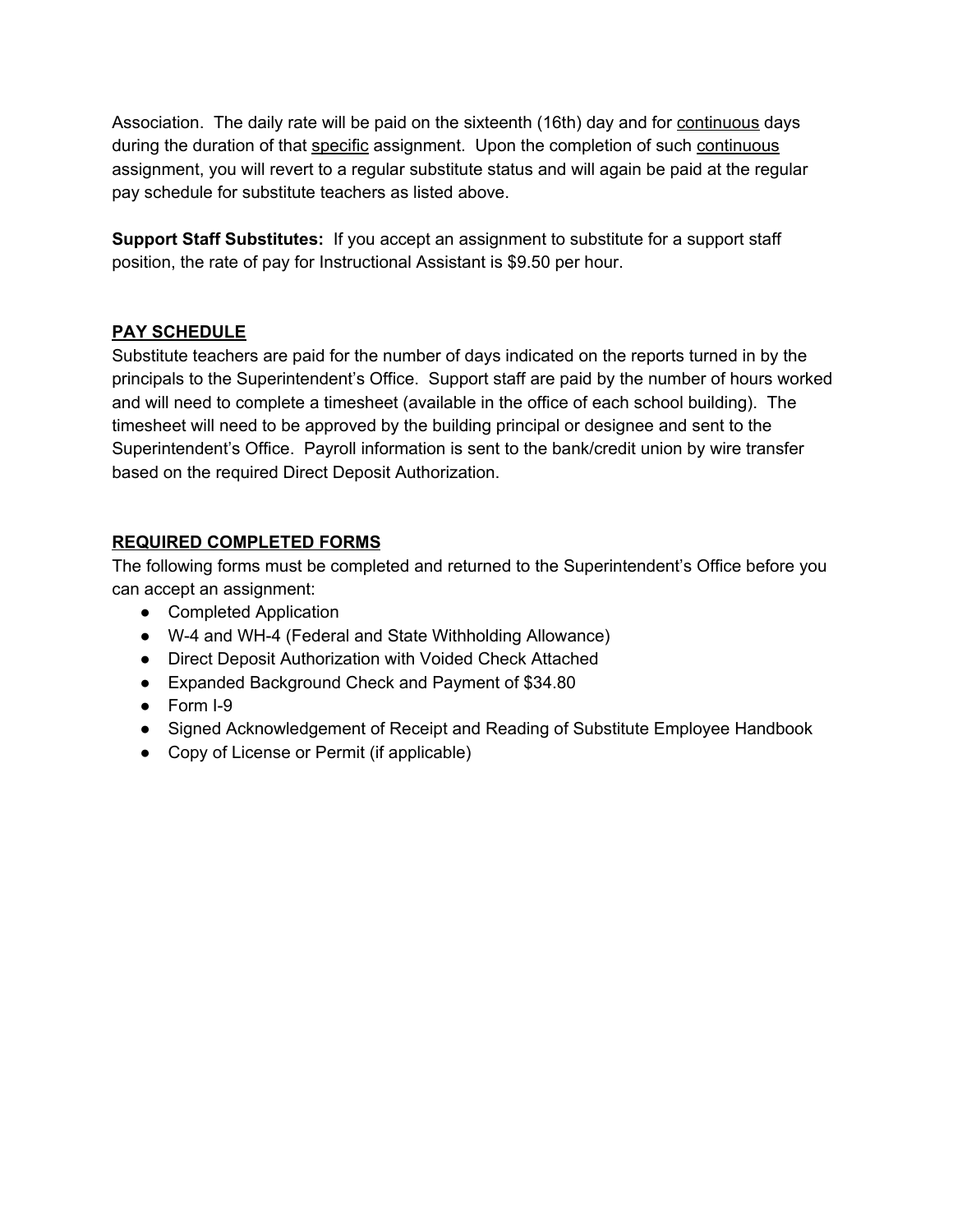## **GENERAL EXPECTATIONS AS A SUBSTITUTE TEACHER**

- 1. Plan to arrive at least 15-30 minutes early for parking and planning purposes.
- 2. Report to the main office upon arriving at the building. Wear the name tag provided so you can be identified throughout the school day.
- 3. Secure Substitute Teacher Folder for the teacher you are substituting for that day. Review the contents of the folder including the daily schedule, room numbers, and student seating charts.
- 4. If lesson plans are not available in the folder or at the teacher's workstation, contact the front office immediately for assistance. LESSON PLANS ARE A MUST!
- 5. Check the folder for the correct procedures for the following:
	- a. Reporting absences and tardiness
	- b. Clearing the building during fire drills or other emergencies
	- c. Making arrangements for lunchroom supervision
- 6. Assume the duties of the regular teacher, which may include the following:
	- a. Supervising outside the classroom and in the hallways
	- b. Organizing playground activities at recess and during the lunch hour in the elementary building
	- c. Conducting emergency or fire drill procedures
- 7. Familiarize yourself with the seating arrangement and use the student seating chart to call students by name as much as possible. Observe any notations made by the regular teacher as to sight difficulties, hearing losses, or special needs which may be noted by the classroom teacher.

8. Introduce yourself to the class and go over the plans for the class/day. Write your name and the daily plans on the board for the students (if applicable).

- 9. Be sure you follow the teacher's plan for the day. Do not deviate from the written plans. Every day of instruction is very important and cannot be wasted.
- 10. During class time, move around the classroom, assisting students and maintaining a positive learning environment.
- 11. Keep students on task at all times.
- 12. Do not let students leave the classroom without a pass for any reason. If you determine that there is a need for an exception, please send the student with a pass and note the destination and time the student left the classroom.
- 13. If students arrive after the bell, ask for a pass. If the student cannot provide one, be sure to make a note for the classroom teacher upon his/her return. The classroom teacher will handle it the next day.
- 14. If students are busy and on task, classroom management is easier to maintain.
- 15. Be pleasant but firm with students. Show confidence as the substitute teacher. Students look to you as their teacher for the day; they don't know otherwise.
- 16. An appropriate sense of humor goes a long way in working with students at every
- level. Don't lose your temper with your students at any time.
	- 17. Immediately notify the main office should an accident or severe problem occur. Telephones are available in each classroom.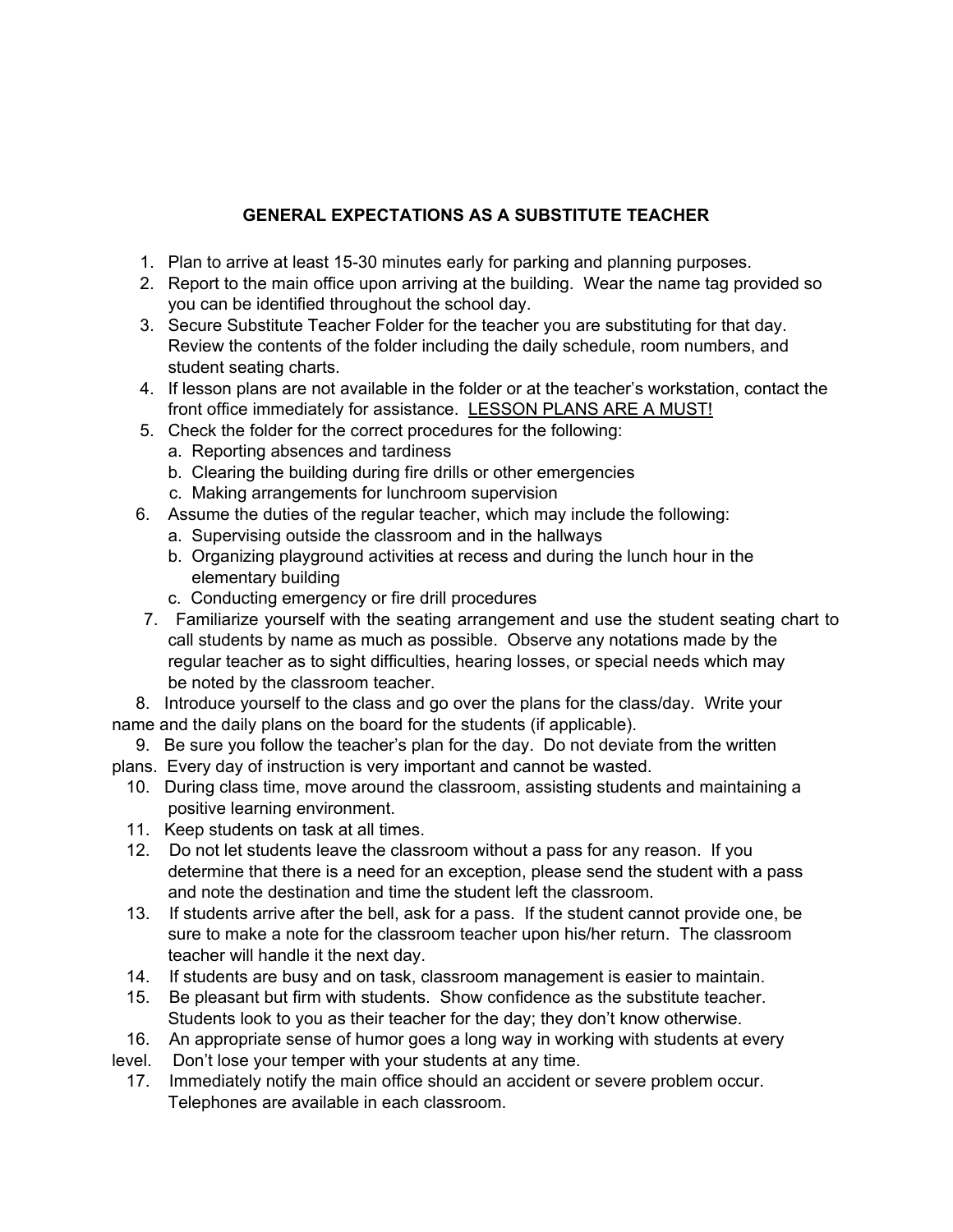- 18. Keep the atmosphere of the room as normal as possible by following the regularly scheduled activities and teaching plans.
- 19. Conversations with students should be appropriate and professional at all times. Do not share personal information with students that would be considered inappropriate.
- 20. As an approved substitute teacher, it is your professional responsibility to report any inappropriate student behaviors to an administrator before leaving for the day. The administrator will investigate the incident and interview witnesses, but your intervention and reporting is critical. With the new bullying legislation, it is critical that every adult in the building responds quickly and accurately to report incidents to a building administrator. It is your responsibility to report . . .not investigate.
- 21. Follow directions provided and leave comments for the classroom teacher concerning the day's progress and assignments given (see Substitute Teacher Report Form).
- 22. Complete the day's assignment by the following:
	- a. Leave the teacher's workstation and classroom clean and in order
	- b. Return any equipment to the proper place, if used during the day
	- c. Turn off lights and close the door
- 23. Return to the main office and return the Substitute Folder along with the Substitute Teacher Report Form. Check with the secretary to see if your services are needed the following day.

#### **YOU MAY NOT, AT ANY TIME, USE CORPORAL PUNISHMENT OR PHYSICAL FORCE IN DEALING WITH STUDENTS.**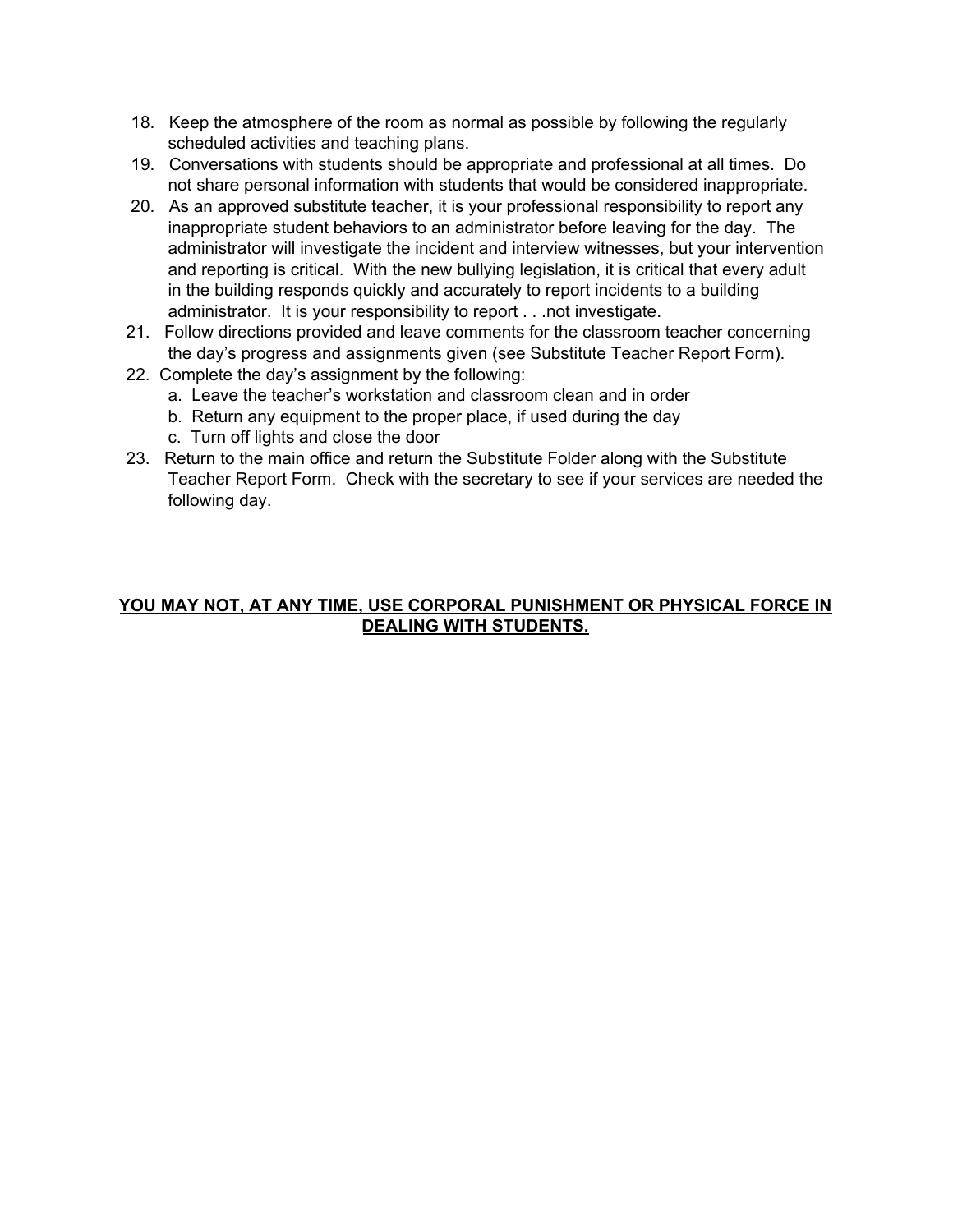## **REFERENCE GUIDE FOR SUBSTITUTE TEACHERS**

#### **Basic Expectations Regarding Substitute Teachers:**

- 1. Teachers are responsible for leaving clear and adequate lessons for substitute teachers.
- 2. Students are expected to follow those directions.
- 3. The time spent with a substitute teacher should be productive and in keeping with the Mission Statement of the Oregon-Davis School Corporation.
- 4. Substitute teachers will follow all school, and classroom rules and procedures.
- 5. Substitute teachers will supervise their classes at all times.
- 6. Substitute teachers will help care for and protect our building.

**School Day:** Substitute teachers should report to the office 15-30 minutes prior to the start of school.

**Parking:** Substitute teachers should park in the staff lot, unless otherwise directed. **Lunch:** The teacher's lunch period is on the Substitute Teacher Information sheet. Cost is \$3.25. (Substitute teachers should feel free to go to the head of the line.)

**Checking Out:** At the end of the teaching assignment, substitutes are to return any materials, notes, and Substitute Teaching Report Form to the main office. (Do not leave on the teacher's desk.)

#### **Five Things To Know AT ODSC**

**1-3. Drugs, Alcohol, Tobacco:** If at any point in your work here you suspect that any student is using, possessing, or under the influence of any of these substances, call the office immediately. Do not attempt to search the student yourself, and, above all, do not ignore the situation.

**4. Safety:** If at any point you see a student engaging in dangerous behavior, stop that behavior immediately. In terms of classroom supervision, remember the important things: be vigilant, keep moving around the room and among the students, and keep the kids in the room. If you are substituting for a teacher who has a student teacher, you must remain in the class. **5. Instructional time on task:** Follow the plans that have been left for you and keep the students on task. **Do not** allow students to sleep, play cards, or engage in other activities that are not related to the course work at hand.

#### **Passes:**

**Do not** write passes for students to go to the library or anywhere else in the building unless instructed to do so by the teacher for whom you are substituting.

**Do not** allow students to leave your room for any reason other than an emergency.

**Do** write passes for students if they tell you they need to go to the nurse or a counseling emergency. However, make a note of the time and check back with the secretary to make sure they did arrive. (It helps to let the students know you will do that.)

**Do not** allow students to eat snacks or have soft drinks in the classroom.

**Do** communicate with the office in case of any questions you might have regarding passes or procedures in any class.**Things you might hear as a substitute teacher, but should not necessarily believe:**

1. "Oh, she lets us sleep in here all the time."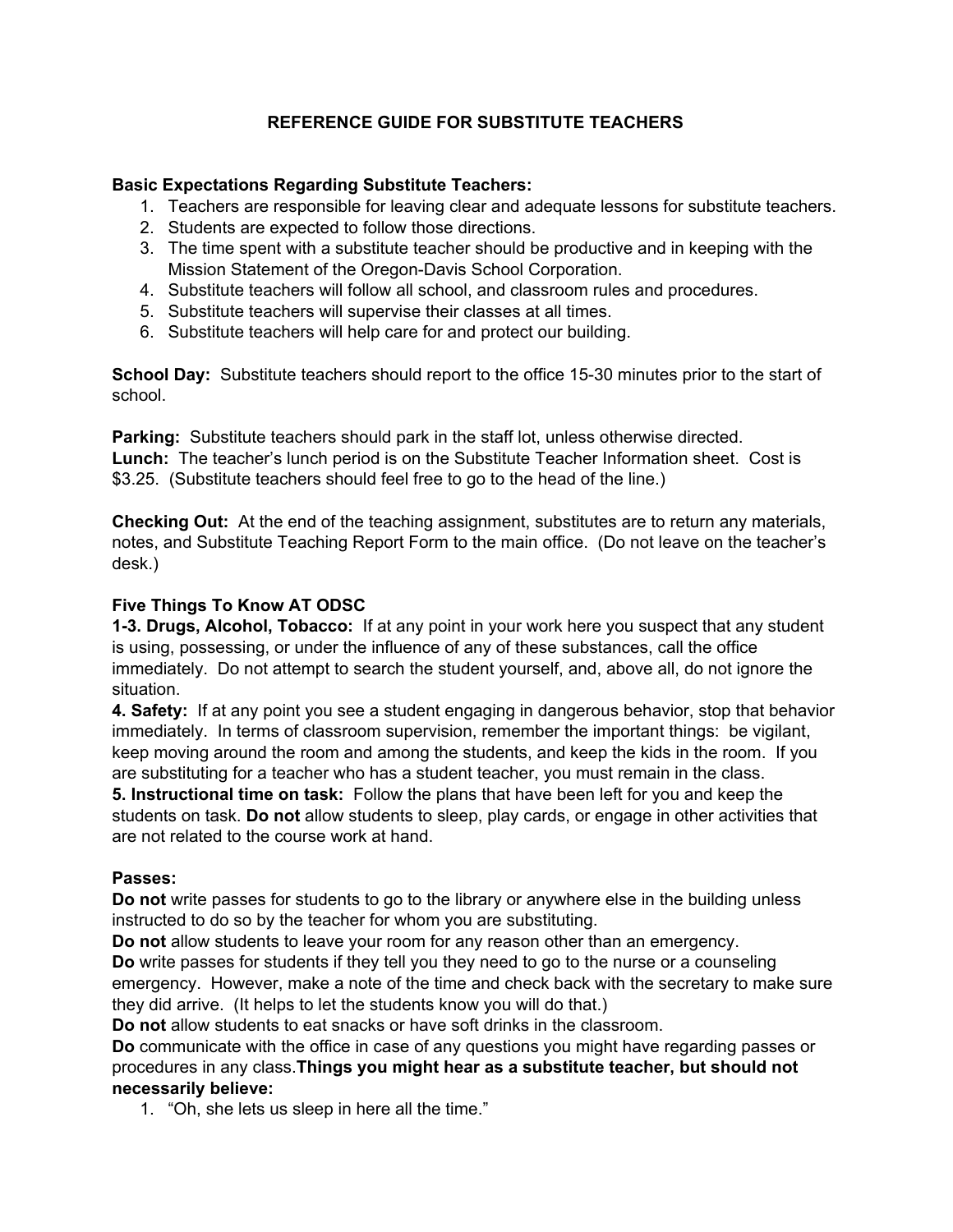- 2. "We were supposed to have a free day today!"
- 3. "He usually lets us go outside to study."
- 4. "We always get to work together on our tests."
- 5. "He usually lets us take this (expensive equipment) home with us."
- 6. "She doesn't mind if we write in our books."
- 7. "He always lets us use the phone and make long distance calls from his office."
- 8. "She never marks us tardy."
- 9. "Trust me."
- 10. "He said we could have an extra day to finish our assignment."

Any line similar to those above, either in tone or context, should be received incredulously. Above all, be skeptical!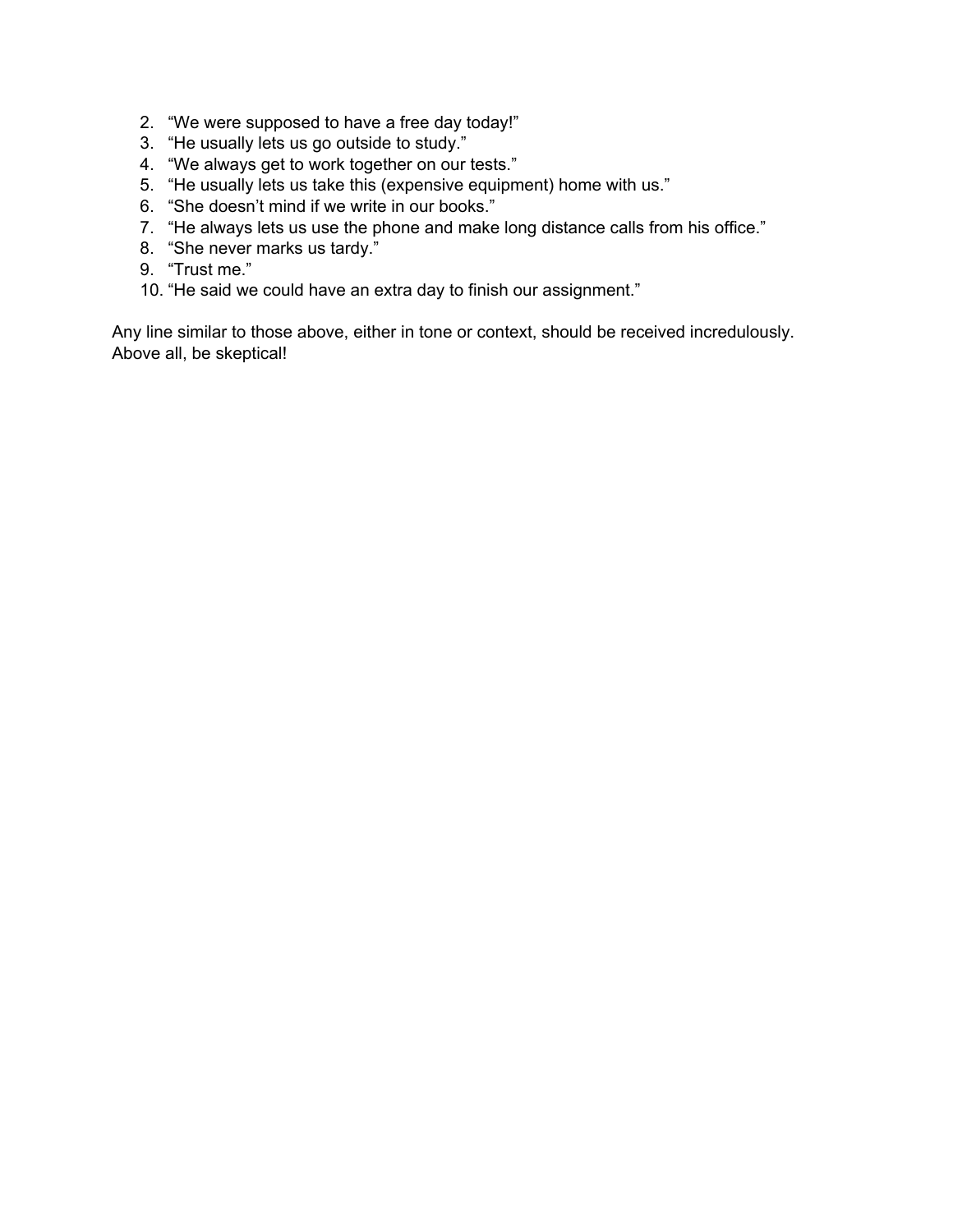## **Oregon-Davis Elementary School**

## **Substitute Teacher Report Form**

| If "No", please explain:                                                                                                                                                                   |
|--------------------------------------------------------------------------------------------------------------------------------------------------------------------------------------------|
| The general classroom behavior throughout the day was:<br>Excellent ______ Good _____ Average _____ Poor _____<br>Were there any lessons you had particular problems/issues/concerns with: |
|                                                                                                                                                                                            |
| Please list any students who were disruptive/discipline problems:                                                                                                                          |
| Were you provided with sufficient information for this assignment?<br>Yes No<br>If no, please explain:                                                                                     |
| What comments and/or suggestions would you have from this assignment?                                                                                                                      |
| PLEASE COMPLETE THIS FORM AND RETURN TO THE OFFICE<br><b>AT THE END OF THE DAY.</b>                                                                                                        |

Principal's Signature: \_\_\_\_\_\_\_\_\_\_\_\_\_\_\_\_\_\_\_\_\_\_\_\_\_\_\_\_\_\_\_\_\_\_\_\_\_\_\_\_\_\_\_\_\_\_\_\_\_\_\_\_\_\_\_\_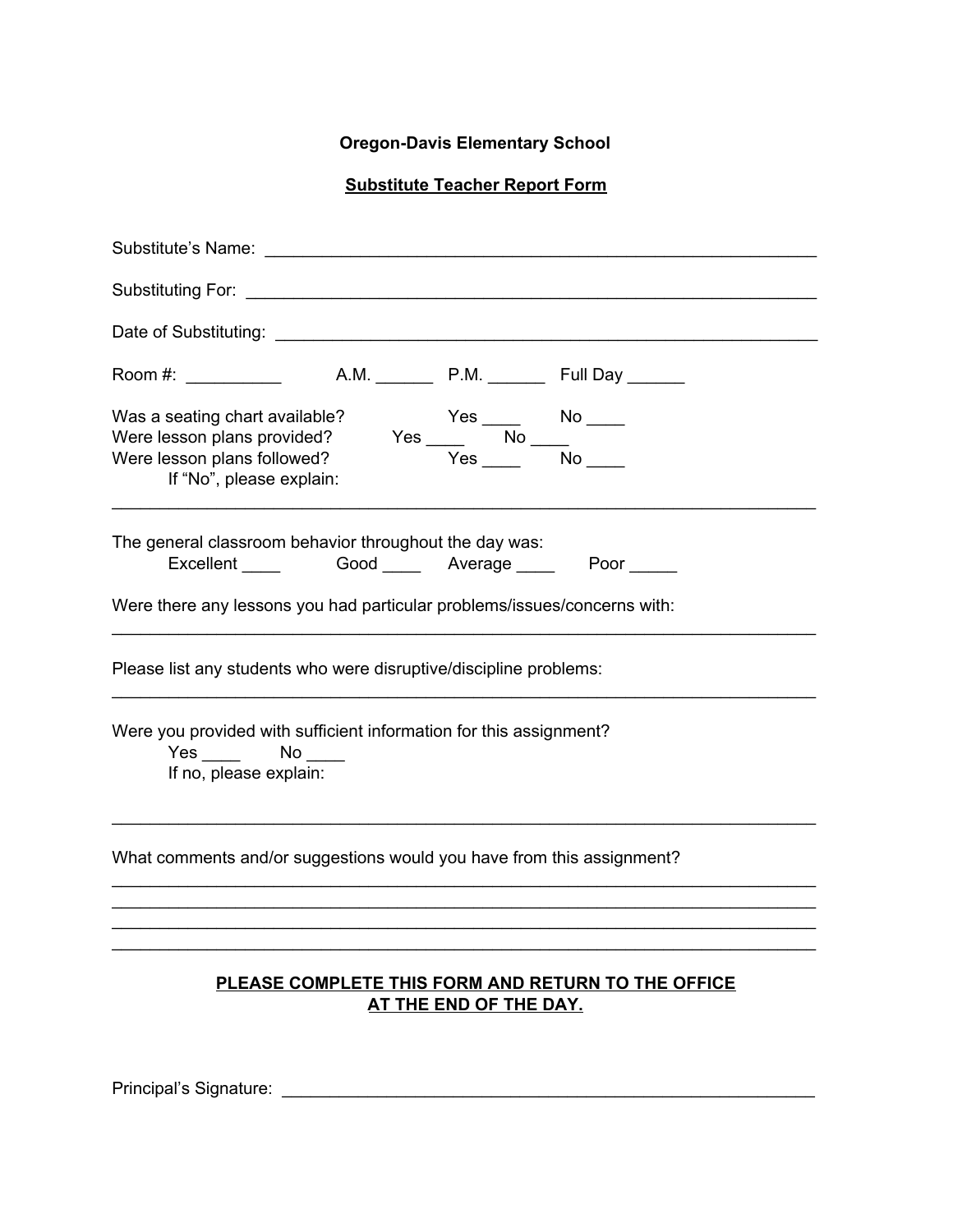## **Oregon-Davis Jr/Sr High School**

## **Substitute Teacher Report Form**

| $Yes \xrightarrow{Yes \xrightarrow{No} \xrightarrow{No} \xrightarrow{No} \xrightarrow{.} \nVes \xrightarrow{.} \nNo \xrightarrow{.} \nNo \xrightarrow{.} \nNo \xrightarrow{.} \nNo \xrightarrow{.} \nNo \xrightarrow{.} \nNo \xrightarrow{.} \nNo \xrightarrow{.} \nNo \xrightarrow{.} \nNo \xrightarrow{.} \nNo \xrightarrow{.} \nNo \xrightarrow{.} \nNo \xrightarrow{.} \nNo \xrightarrow{.} \nNo \xrightarrow{.} \nNo \xrightarrow{.} \nNo \xrightarrow{.} \nNo \xrightarrow{.} \nNo \xrightarrow{.}$<br>Was a seating chart available?<br>Were lesson plans provided?<br>Were lesson plans followed?<br>If "No", please explain: |
|---------------------------------------------------------------------------------------------------------------------------------------------------------------------------------------------------------------------------------------------------------------------------------------------------------------------------------------------------------------------------------------------------------------------------------------------------------------------------------------------------------------------------------------------------------------------------------------------------------------------------------------|
| The general classroom behavior throughout the day was:<br>Excellent ______ Good _____ Average _____ Poor _____                                                                                                                                                                                                                                                                                                                                                                                                                                                                                                                        |
| Were there any lessons you had particular problems/issues/concerns with:                                                                                                                                                                                                                                                                                                                                                                                                                                                                                                                                                              |
| Please list any students who were disruptive/discipline problems:                                                                                                                                                                                                                                                                                                                                                                                                                                                                                                                                                                     |
| Were you provided with sufficient information for this assignment?<br>No lot in the set of the set of the set of the set of the set of the set of the set of the set of the set of the set of the set of the set of the set of the set of the set of the set of the set of the set of the set of the<br>If no, please explain:                                                                                                                                                                                                                                                                                                        |
| What comments and/or suggestions would you have from this assignment?                                                                                                                                                                                                                                                                                                                                                                                                                                                                                                                                                                 |
| PLEASE COMPLETE THIS FORM AND RETURN TO THE OFFICE<br><b>AT THE END OF THE DAY.</b>                                                                                                                                                                                                                                                                                                                                                                                                                                                                                                                                                   |

Principal's Signature: \_\_\_\_\_\_\_\_\_\_\_\_\_\_\_\_\_\_\_\_\_\_\_\_\_\_\_\_\_\_\_\_\_\_\_\_\_\_\_\_\_\_\_\_\_\_\_\_\_\_\_\_\_\_\_\_